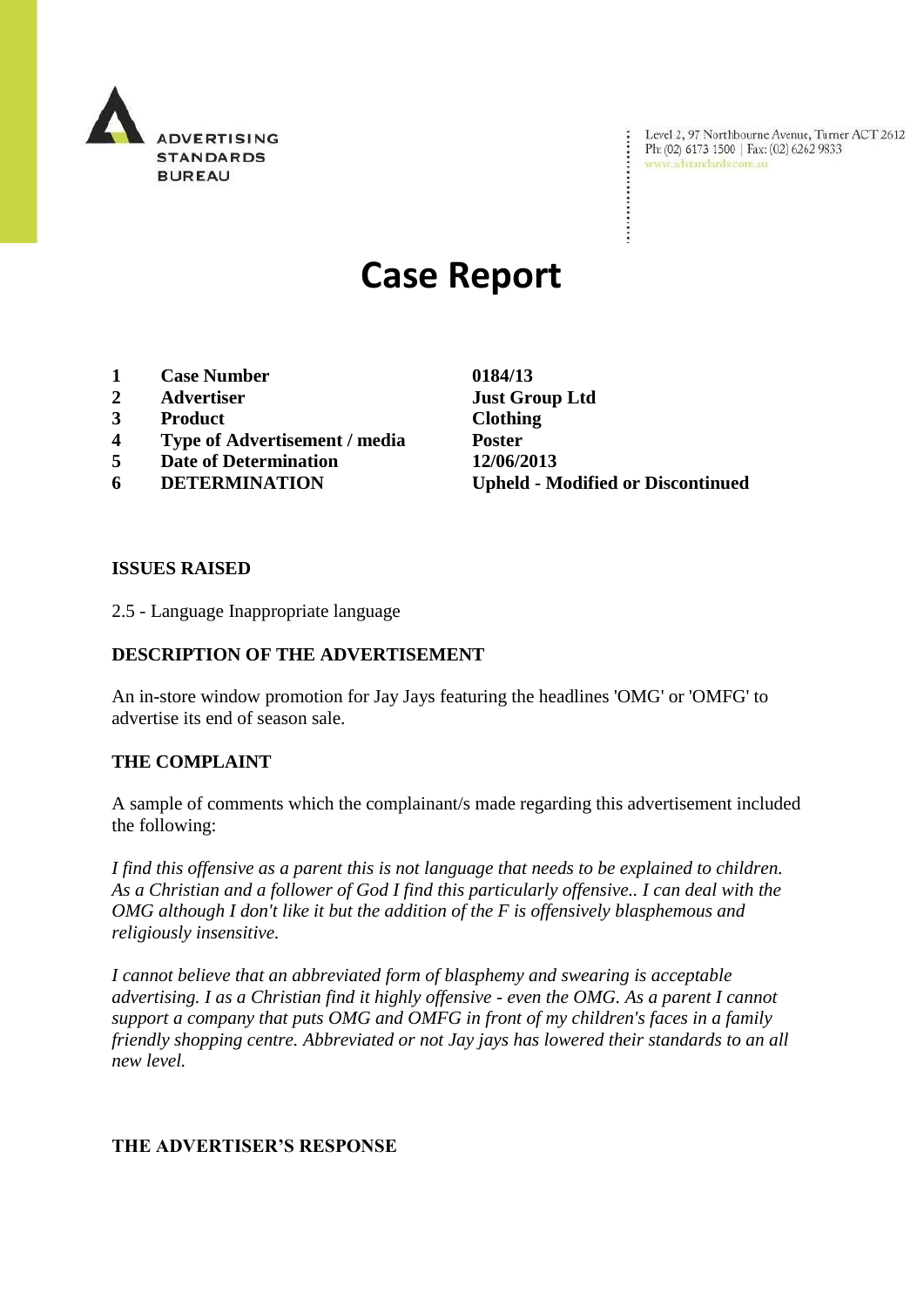Comments which the advertiser made in response to the complainant/s regarding this advertisement include the following:

*We refer to the above matters and your request for information about the Jay Jays advertisement in question. Your letters have been forwarded to me for response. For the sake of convenience, we propose to address both complaints in this letter. Using your headings, we take this opportunity to respond as follows:*

*By way of background, in 2012 Jay Jays ran an "OMG" promotion which was successfully received by our customers. This Promotion was significantly larger than the 2012 promotion and as a result, it needed a headline that conveyed this point to its target audience, hence the*

*decision to use "OMFG".*

*We understand that concerns have been raised under section 2.5 of the AANA Advertiser Code of Ethics (the Code), which requires all advertising to use language which is appropriate in the circumstances (including appropriate for the relevant audience and medium), with*

*strong or obscene language to be avoided.*

*We have carefully considered these concerns in view of the requirements of the Code. We believe the Promotion meets the requirements of the Code, for the following reasons: 1. Jay Jays is a youth-oriented brand, with its core demographic being teenagers aged over 15 years and young adults. To be successful with this target market, it is crucial that advertising campaigns appeal to and resonate with their audience by grabbing their attention and talking 'their language'. Similar to other acronyms such as "LOL" and "ROFL", 'OMG' and 'OMFG' are already in widespread colloquial use among this market: by way of example, they are commonly used in SMS texts between friends such that they have now become part of the common vernacular.*

*2. The acronyms "OMG" and "OMFG" are commonly used to refer to something that is amazing, surprising, worthy of attention and of strong interest to others. The acronyms are not understood to refer to any religious or sexual aspect. In view of this commonly understood definition and use, the use of these acronyms is appropriate for use given the target audience.*

*3. The acronyms used in the Promotion have not been used in an aggressive or demeaning manner: instead they have been used in an irreverent manner consistent with prevailing community standards and common usage.*

*4. Whilst the acronyms 'OMG' and 'OMFG' have commonly understood meanings, they are not the only possible meanings. The use of acronyms cannot reasonably be considered to constitute strong or obscene language.*

*5. We note that some complaints relate to young children who may view the Promotion.*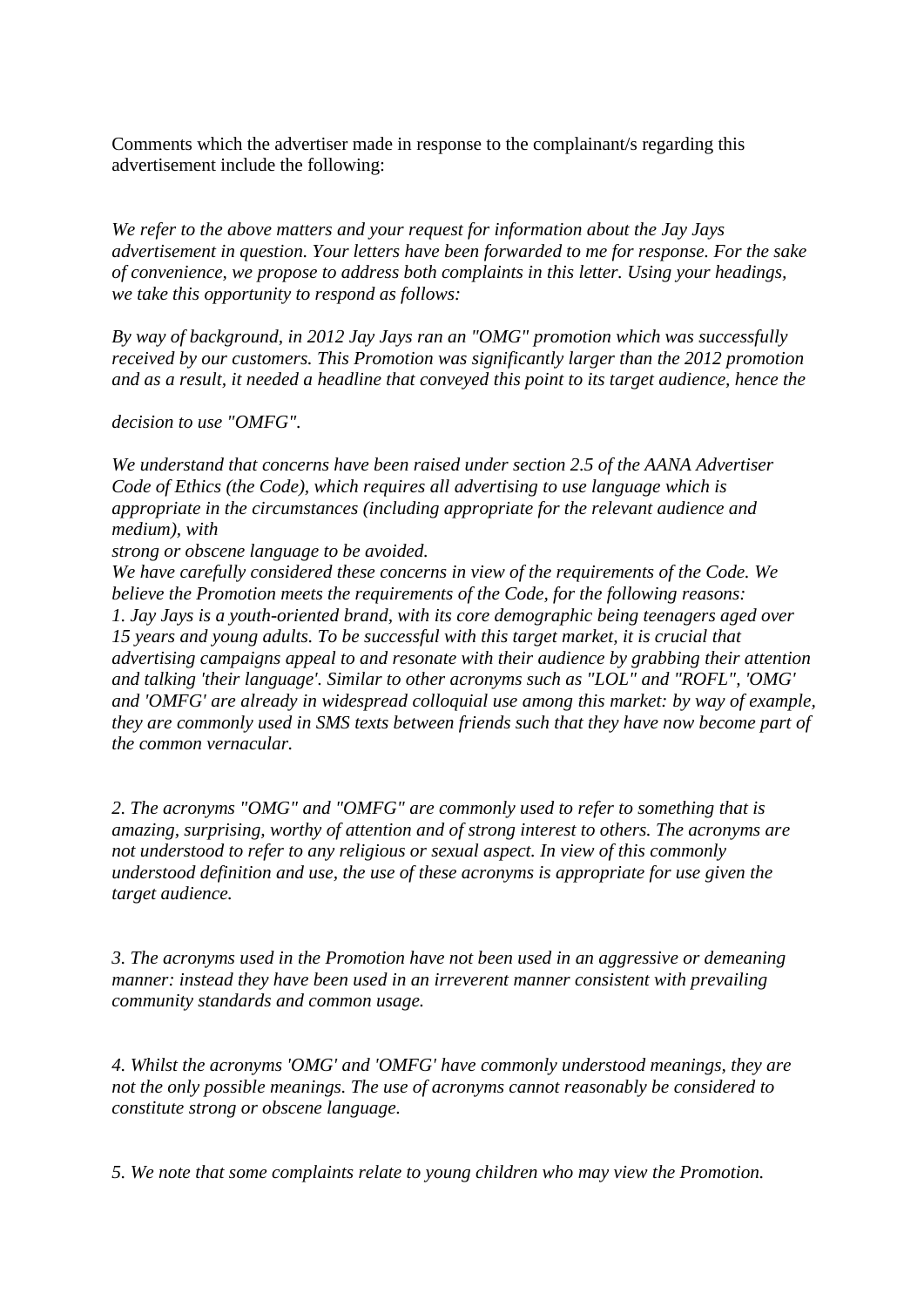*However, we submit that most members of the public would consider the acronyms to be not inappropriate and neither strong nor obscene. We note the Board has previously stated that 'some children who view the advertisement may ask parents what it means but that this is an issue that parents can choose to answer or to explain away' (see Case Reports 566/09; 533/09, 502109).*

*6. We note that the AANA 2012 Code of Ethics Practice Note (Practice Note) states 'The "f" word is generally not permitted, however words and acronyms that play on the "f' word, eg wtf, but do not use the actual word are normally considered acceptable'. We have not used the "f" word in this Promotion, but instead used the above acronyms, which is consistent with the Practice Note.*

*7. Finally, we note that the Board has previously determined similar complaints relating to the use of acronyms such as "WTF" and "OMFG" with each complaint dismissed. To this end, we refer the Board to Case Reports 0092/11 (Game Australia), 0331/11 (Kids*

*Warehouse), 566/09 (Nova 106.9 FM), 533/09 (Nova 106.9 FM), 502/09 (Nova 106.9 FM) and 0158/12 (BMW Group Australia Ply Ltd). At no time did Jay Jays intend to cause any offence to any person: instead we considered the Promotion to be tongue-in-cheek and in gentle humour which would appeal to our customers.*

*Nevertheless, we are happy to keep these concerns in mind when designing future Jay Jays promotions.*

*In view of the above information, we respectfully request the Board dismiss these complaints.*

## **THE DETERMINATION**

The Advertising Standards Board ("Board") considered whether this advertisement breaches section 2 of the Advertiser Code of Ethics (the "Code").

The Board noted the complainants' concerns that the advertisement features acronyms that are considered offensive language, disrespectful and derogatory reference of the Christian God and inappropriate language for display in a shopping centre. The Board noted the complainants concerns also that the terms are a concern to people who are offended by expletives and profanities.

The Board viewed the advertisement and noted the advertiser's response.

The Board then considered whether the advertisement was in breach of Section 2.5 of the Code. Section 2.5 of the Code states: "Advertising or Marketing Communications shall only use language which is appropriate in the circumstances (including appropriate for the relevant audience and medium). Strong or obscene language shall be avoided."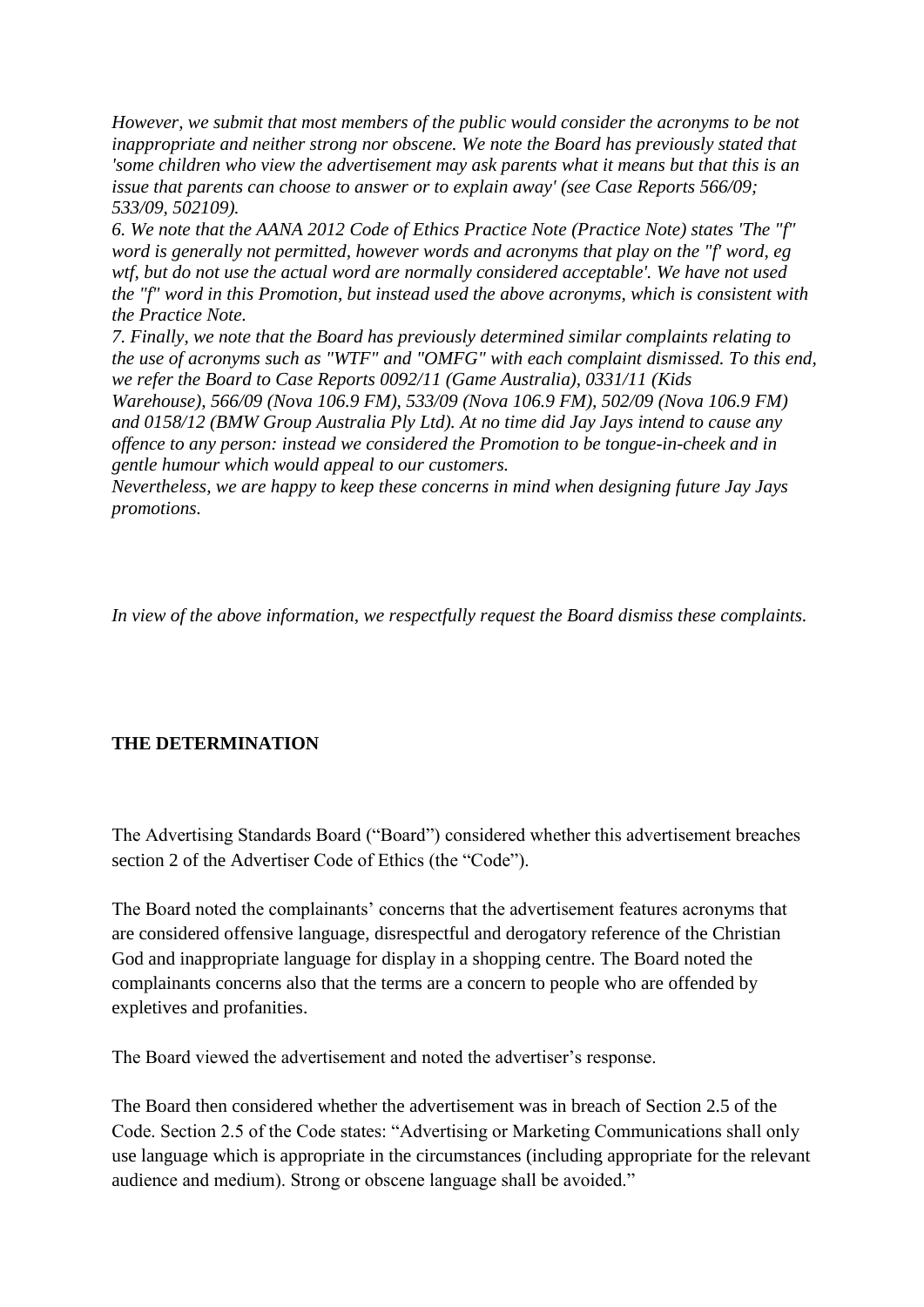The Board noted that the advertisement uses both the acronym OMG being an abbreviation for "oh my God" and the acronym OMFG being an abbreviation for "Oh my Fucking God". The large, brightly coloured posters are displayed in store windows.

In this instance the Board considered the use of the two acronyms.

The Board first considered the use of the term OMG.

The Board accepted that the term "OMG" was a commonly used acronym for the words "Oh My God". The Board considered that generally, the use of this term, was to indicate disbelief or surprise at a particular occurrence. The Board considered that in this advertisement, the use of OMG was to highlight the surprise at the incredible savings being offered by the store.

The Board agreed that the term could be considered offensive by some members of the community, and could be considered blasphemous for those of a Christian faith.

The Board noted that it had previously dismissed similar complaints about advertising on Pay TV where the abbreviations, OMG, OMFG, WTF and LMFAO were used (0158/12). The Board noted that in that case, the acronyms were shown only briefly on the screen, were not spoken and showed direct relevance to the situation that the characters in the advertisement found themselves in.

The Board noted that the context in which the phrase is used is not aggressive, threatening or demeaning, and that although the reference to "Oh my God" is not being used in the manner of which is was intended in the bible, the acronym is very commonly used by both younger and older generations that the phrase is not of itself strong or obscene and that the use of the term is not inappropriate in this instance.

The Board then considered the use of the term OMFG.

The Board agreed that this abbreviation is also commonly used to express even greater shock or surprise at a particular situation. In this instance, the advertisement uses the term to alert the shopper to the promotion of a significant sale and reduction in prices.

In the current poster advertisement for the Jay Jays store, the Board noted that the position of the posters in store windows meant that the advertisement would easily be viewed by a large audience that would likely include children.

The Board considered that there was no relevance to the use of this term to signify a sale when there are a multitude of other words that could be used for the same effect. The Board recognised that the target audience for the type of store is likely to be young adults and teenagers and that the term is likely to be one that they use frequently via txt messaging and other social media, however the Board considered that the very fact that people use the term